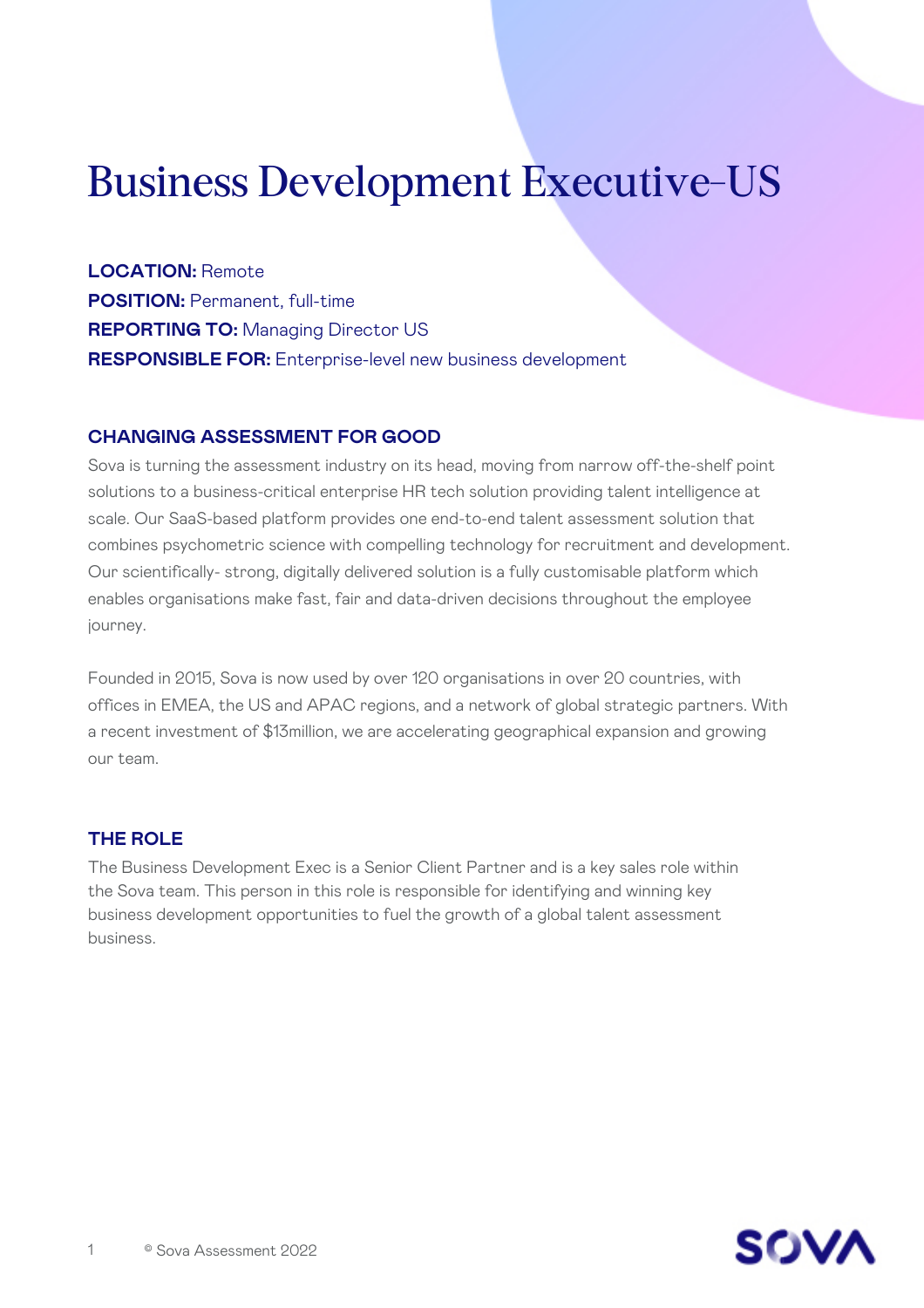## **ROLE RESPONSIBILITIES**

- Develop and secure new business opportunities to sell Sova Assessment solutions.
- Identify, manage, and close business opportunities to deliver on annual revenue targets.
- Lead the response to RFPs and on the preparation and presentation of client proposals.
- Develop and establish strategic partnerships.
- Collaborate with partners and distributors to grow global sales.
- Maintain relationships with key clients and identify opportunities for additional business expansion and cross-selling.
- Work closely with internal teams to assist in the scoping, development, and delivery of client solutions.
- Manage the contracting and account administration process to ensure that contractual/legal obligations are met.
- Live the Sova core values (Making Science Work, Different Together, Restless Spirits, Ever Upwards)

## **THE PERSON:**

- Proven success in a sales environment in the talent assessment and/or SaaS industry.
- Knowledge of, and experience with, techniques and methods of selling within the talent assessment and/or human resources industry.
- A functional understanding of best practices in the use of psychometric assessments, as it pertains to talent selection and development.
- Highly professional with excellent communication skills and the ability to adapt to different situations, industry segments, and clients.
- Excellent presentation and interpersonal skills.
- Commercially minded and possessing a strong business acumen.
- Ability to meet deadlines and targets.
- Results-oriented and target-driven.